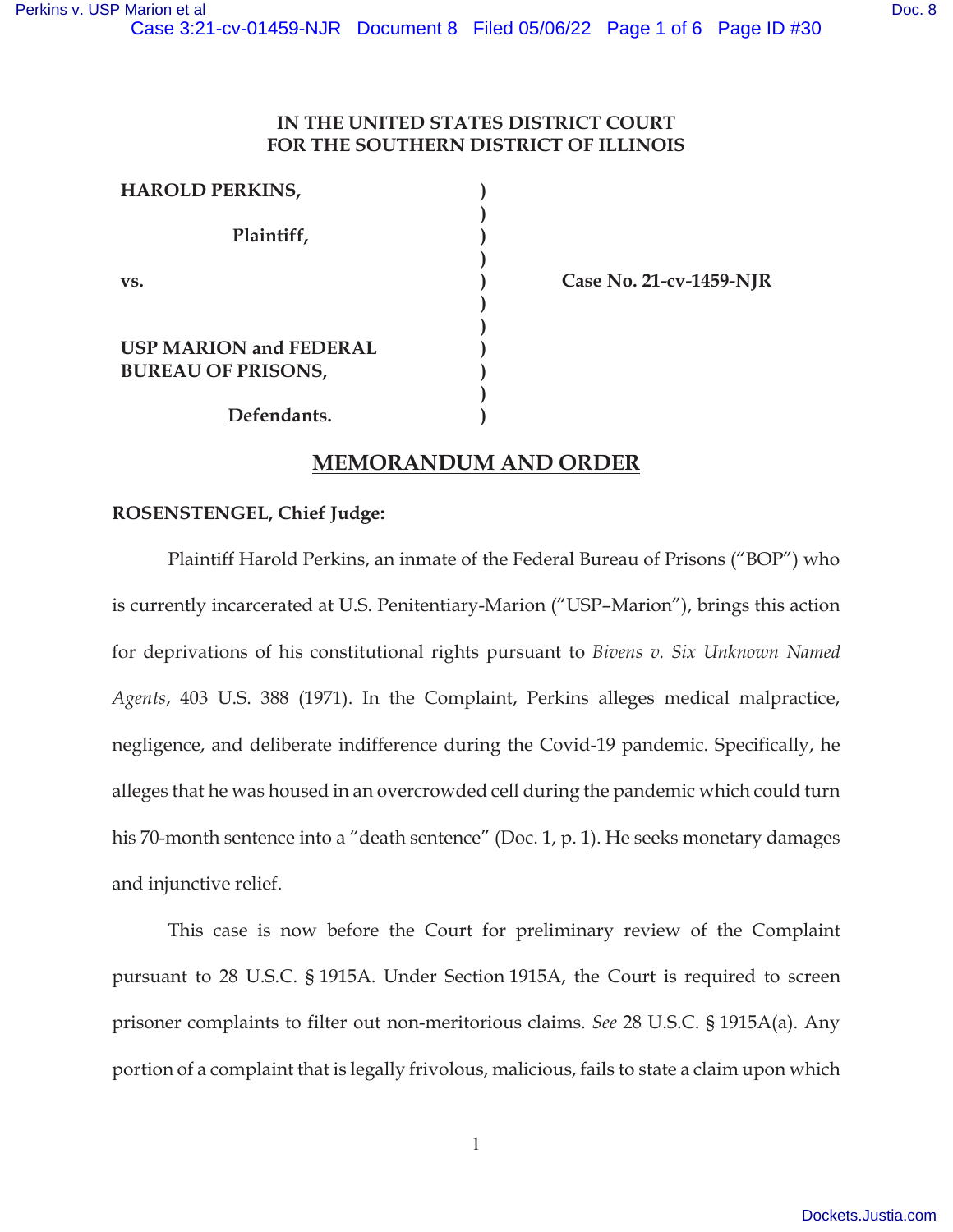## Case 3:21-cv-01459-NJR Document 8 Filed 05/06/22 Page 2 of 6 Page ID #31

relief may be granted, or asks for money damages from a defendant who by law is immune from such relief must be dismissed. 28 U.S.C. § 1915A(b).

#### **The Complaint**

In his Complaint (Doc. 1), Perkins makes the following allegations: On September 25, 2019, Perkins arrived at USP–Marion and was placed in general population, in L Unit, in a three-man cell (*Id*. at p. 5). Perkins feared contracting Covid-19 in such close proximity to other inmates, and his anxiety levels rose as a result (*Id*.). Perkins alleges that three-man cells are no longer permissible in the BOP and are especially dangerous due to the Covid-19 pandemic (*Id*. at p. 2). Perkins maintains that USP-Marion is acting with deliberate indifference by continuing to house inmates in three-man cells as opposed to two. Perkins also alleges that USP-Marion has admitted disregarding personal protection equipment ("PPE") protocols, Center for Disease Control guidelines, and federal law. The prison merely pays fines administrated by the government rather than comply (*Id*.).

There is no indication in the Complaint that Perkins contracted Covid-19; instead, he merely alleges that housing him in a three-man cell puts him at risk of dying if he gets infected with Covid-19 (*Id*.). Perkins maintains that he signed a plea deal for 70-months' imprisonment, but USP-Marion will make his sentence a "death sentence" if he continues to be housed in a three-man cell and contracts Covid-19.

## **Discussion**

 There are a number of issues with Perkins's Complaint. He seeks damages and injunctive relief for what he labels as "medical malpractice, medical negligence, and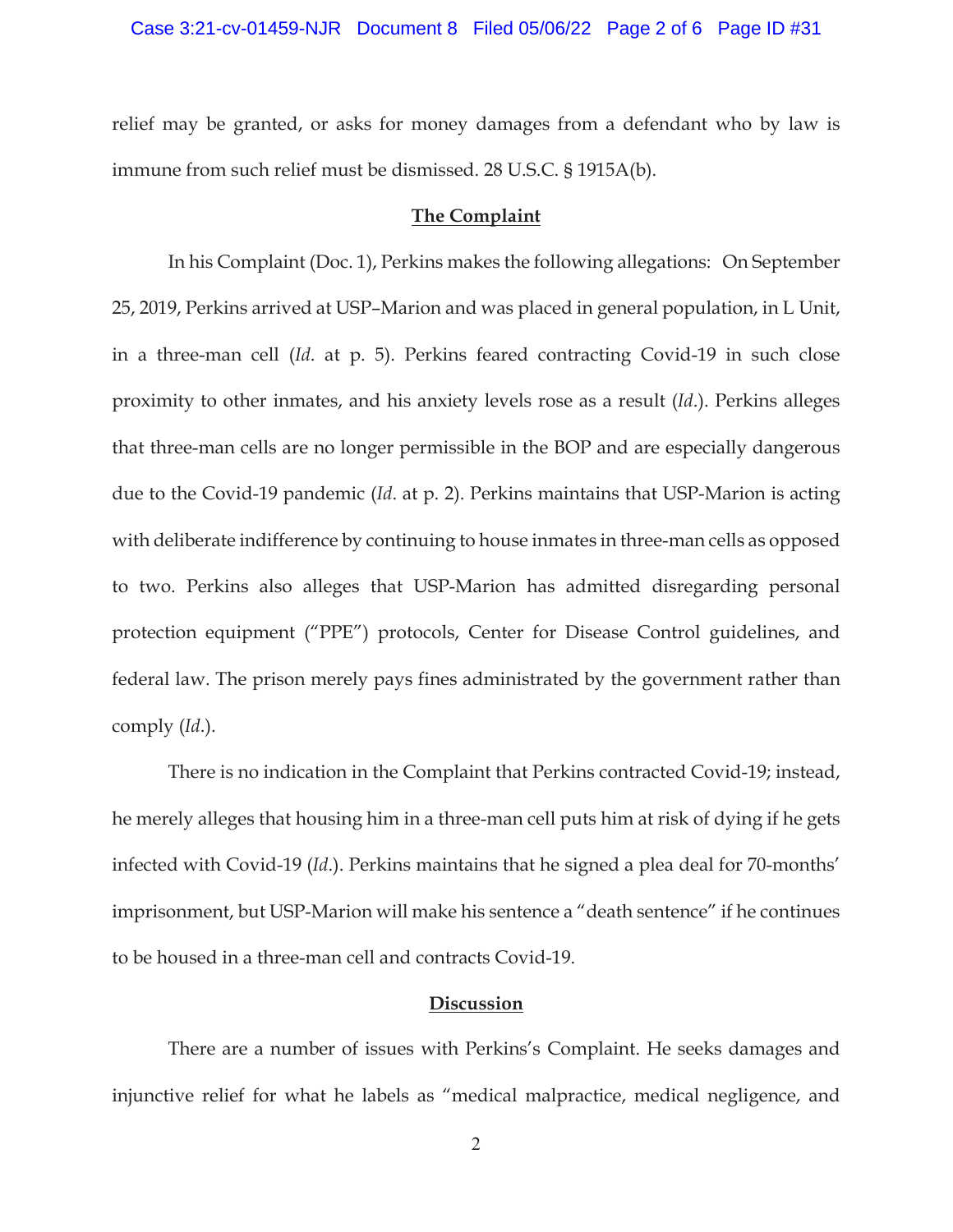## Case 3:21-cv-01459-NJR Document 8 Filed 05/06/22 Page 3 of 6 Page ID #32

deliberate difference in violation of the Eighth Amendment," but his factual allegations indicate a claim of conditions of confinement (Doc. 1, p. 1). He alleges that the number of inmates in a single cell puts him at risk of contracting Covid-19. He also cites to the Fifth, Sixth, and Fourteenth Amendments as a basis for his claims, but he does not further explain what claims could be raised under those Amendments. The Court also cannot discern whether Perkins is pursuing a claim for denial of medical care related to his exposure to Covid-19 or a claim for unconstitutional living conditions based on his small cell, or both. The allegations are simply too vague and ambiguous given that he alleges medical malpractice but only describes conditions of his cell.

 The distinction as to the nature of his claim is an important one. In *Ziglar v. Abbasi*, 137 S.Ct. 1843 (2017), the Supreme Court explained that federal courts should not expand a remedy under *Bivens* into contexts not already officially recognized by the Supreme Court, unless certain "special factors" counsel otherwise. *Ziglar*, 137 S.Ct. at 1859-60. The Court cited three instances in which a *Bivens* remedy has been recognized against federal officials: (1) Fourth Amendment claims involving unlawful searches and seizures; (2) Fifth Amendment due process claims involving gender discrimination; and (3) Eighth Amendment claims for inadequate medical treatment. *Id*. at 1854-55 (citations omitted). In a case such as the one Perkins brings here, a claim against federal officials for money damages arising from the denial of medical care for Covid-19 would most likely proceed post-*Abbasi,* but a claim against federal agents for money damages based on unconstitutional living conditions may represent an expansion of the *Bivens* remedy that is not authorized post-*Abbasi*, unless special factors counsel otherwise. Without basic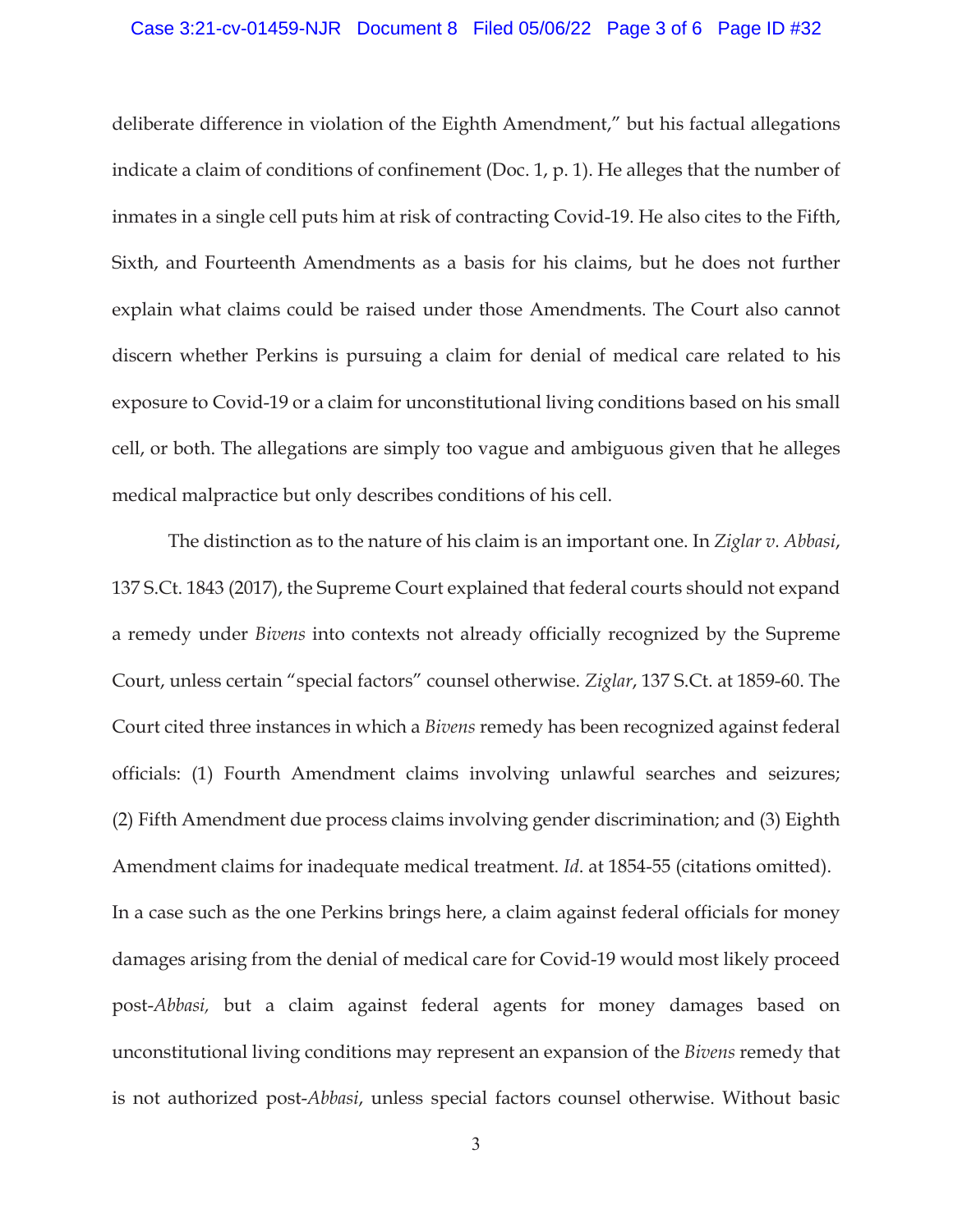## Case 3:21-cv-01459-NJR Document 8 Filed 05/06/22 Page 4 of 6 Page ID #33

factual allegations describing the exact nature of Perkins's claim, the Court simply cannot tell whether his claim can proceed.

 Further, Perkins cannot state a claim against USP-Marion or the BOP for money damages. These defendants are not *individual* federal agents, and *Bivens* only offers a damages remedy for certain constitutional violations against *individual* officers. *Correctional Servs. Corp. v. Malesko*, 534 U.S. 61, 71 (2001). This damages remedy does not extend to the employer of individual federal agents. *Id*. at 71-72 & n.2; *F.D.I.C. v. Meyer*, 510 U.S. 471, 486 (1994) ("An extension of *Bivens* to agencies of the Federal Government is not supported by the logic of *Bivens* itself."). Thus, he cannot seek monetary damages from either the prison or BOP. To the extent he seeks injunctive relief, however, the Supreme Court has allowed an equitable action for such relief against a federal agency to proceed in *Bowen v. Massachusetts*, 487 U.S. 879, 893 (1988). Thus, the BOP could be a proper party for injunctive relief, but at this time Perkins does not state a viable claim to proceed. It is not clear whether Perkins suffered from a serious medical condition and any individual acted with deliberate indifference. Nor does he describe the specifics of his cell, including the exact dimensions or whether the cell included plumbing and furniture that would reduce the size. He also does not indicate that he informed any individual official about the conditions he faced and whether they acted with deliberate indifference.

Accordingly, the Complaint is **DISMISSED without prejudice**. Perkins will have an opportunity to file a First Amended Complaint if he wishes to pursue his claims. If he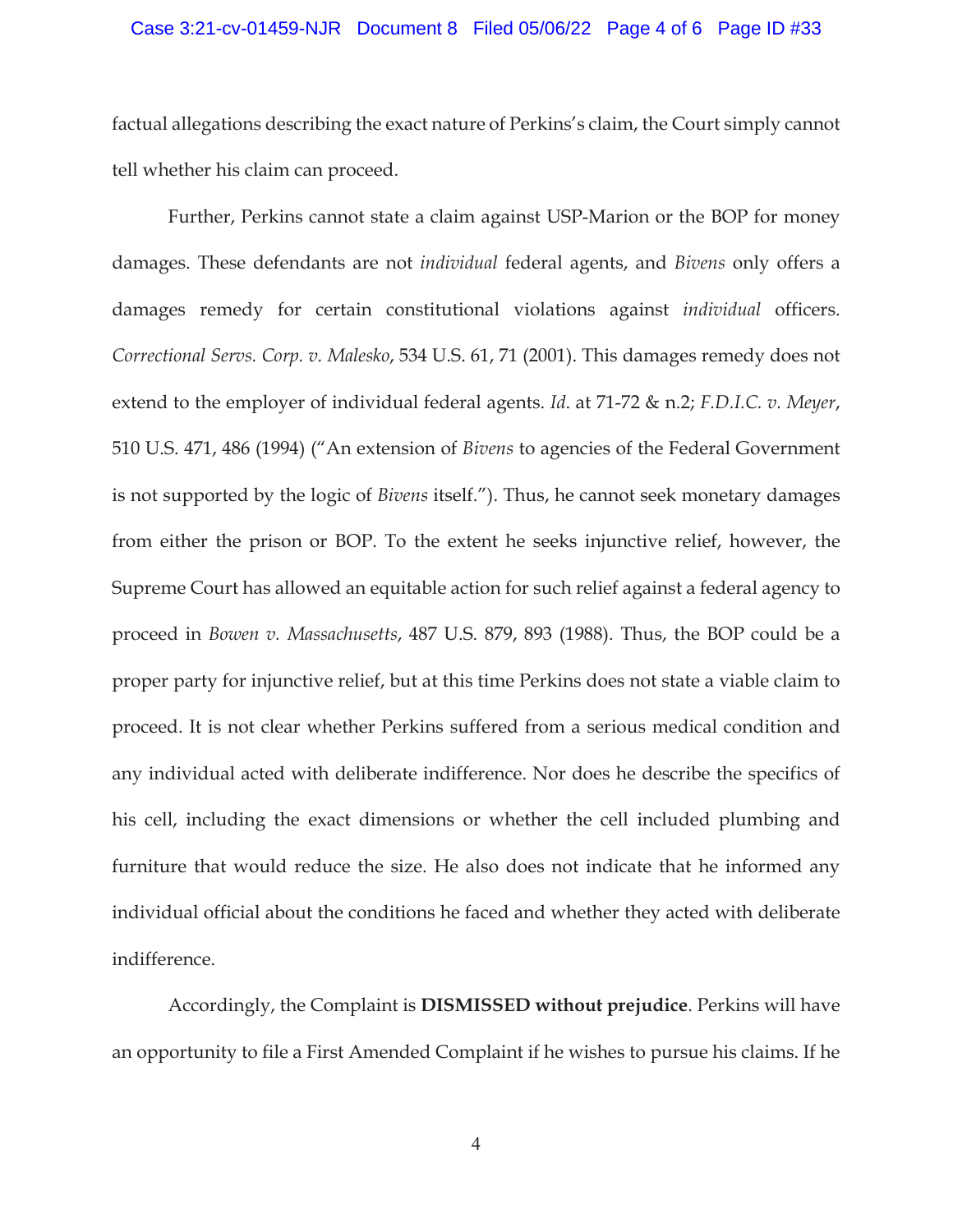chooses to do so, Perkins must comply with the instructions and deadlines set forth below.

## **Disposition**

For the reasons stated above, Perkins's Complaint is **DISMISSED without prejudice**. He is **GRANTED** leave to file a "First Amended Complaint" on or before J**une 3, 2022**. Should he fail to file his First Amended Complaint within the allotted time or consistent with the instructions set forth in this Order, the entire case shall be dismissed with prejudice for failure to comply with a court order and/or for failure to prosecute his claims. Fed. R. App. P. 41(b). *See generally Ladien v. Astrachan*, 128 F.3d 1051 (7th Cir. 1997); *Johnson v. Kamminga*, 34 F.3d 466 (7th Cir. 1994); 28 U.S.C. § 1915(e)(2). The dismissal shall count as one of Perkins's three allotted "strikes" under 28 U.S.C. § 1915(g).

An amended complaint supersedes and replaces the original complaint, rendering the original complaint void. *See Flannery v. Recording Indus. Ass'n of Am*., 354 F.3d 632, 638 n. 1 (7th Cir. 2004). The Court will not accept piecemeal amendments to the original Complaint. Thus, the First Amended Complaint must stand on its own, without reference to any previous pleading, and Perkins must re-file any exhibits he wishes the Court to consider along with the First Amended Complaint. The First Amended Complaint is subject to review pursuant to 28 U.S.C. § 1915A.

Perkins is further **ADVISED** that his obligation to pay the filing fee for this action was incurred at the time the action was filed, thus the filing fee remains due and payable, regardless of whether he elects to file a First Amended Complaint. *See* 28 U.S.C. § 1915(b)(1); *Lucien v. Jockisch*, 133 F.3d 464, 467 (7th Cir. 1998).